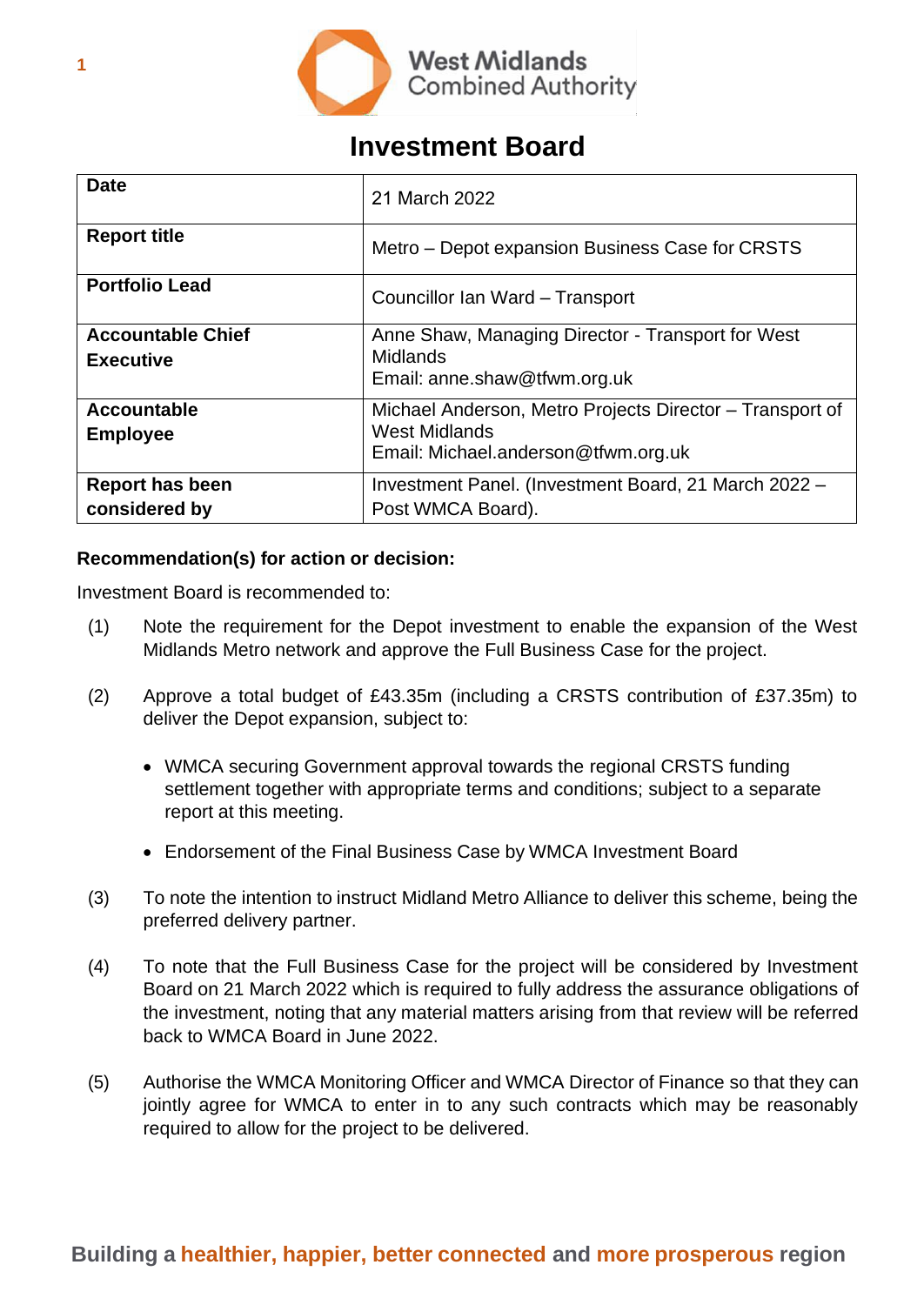

## **1. Purpose**

The purpose of this report is to present the Full Business Case for the West Midlands Metro depot expansion scheme. This scheme is one of the named schemes in the WMCA City Region Sustainable Transport Settlement (CRSTS) application, also subject to approval at this meeting and subsequent Department for Transport for approval. This business case is being considered by the Board concurrently due to the timescales required for delivery of the project to support the opening of current extensions of the West Midlands Metro under construction.

#### **2 Background**

- $2.1.$ West Midlands Metro is delivering four extensions to the existing line: Westside, Wolverhampton City Centre, Wednesbury to Brierley Hill, and Eastside. For the extensions, we are doubling the fleet of Urbos trams from 21 to 42, with an option for fouradditional trams.
- 2.2. Initial work undertaken to look at options for new or enhanced depot facilities has concluded that the current Wednesbury Depot is the preferred option, and this was agreed at Metro Programme Board. This is required to cater for the additional requirements for stabling and maintenance of a double-sized fleet and to provide sufficient accommodation for additional staff (drivers, revenue protection, engineers, management, etc.)
- 2.3.

Although a submission was made for LUF funding, this was not successful, and the scheme, therefore, featured in the Programme Level Business Case for CRSTS approvedby WMCA Board in January 2022.

#### **3.0**

# **Scheme development**

3.1

The depot expansion is one of three Metro projects included in the WMCA CRSTS submission. The traction power case is subject to a separate Full Business Case paper for approval at this meeting.

3.2

In March 2019 WMCA approved £18m of network enhancements funded from prudential borrowing which included £6m for a tram stabling expansion project. This was based on an early assessment and prior to finalising the overall project scope. The secured budget to date has been utilised to develop the scheme through to RIBA 4 Design plus some early delivery work which allowed for the reception of the first 8 trams.

3.3

3.4

Other options for storing the trams have been fully explored but do not provide a viable option for the full fleet. While there is a short-term opportunity of using sites such as Dudley VLR for storing a small number of trams, this would not remove the need to start the full depot upgrade immediately to be ready for the delivery of 15 trams through 2023, so it is now urgent to start delivery of this expansion.

Following the preliminary design works, the cost estimate required for the upgrade of the Metro Line 1 depot is now projected to be £43.4m. This follows several rounds of scope and cost reduction.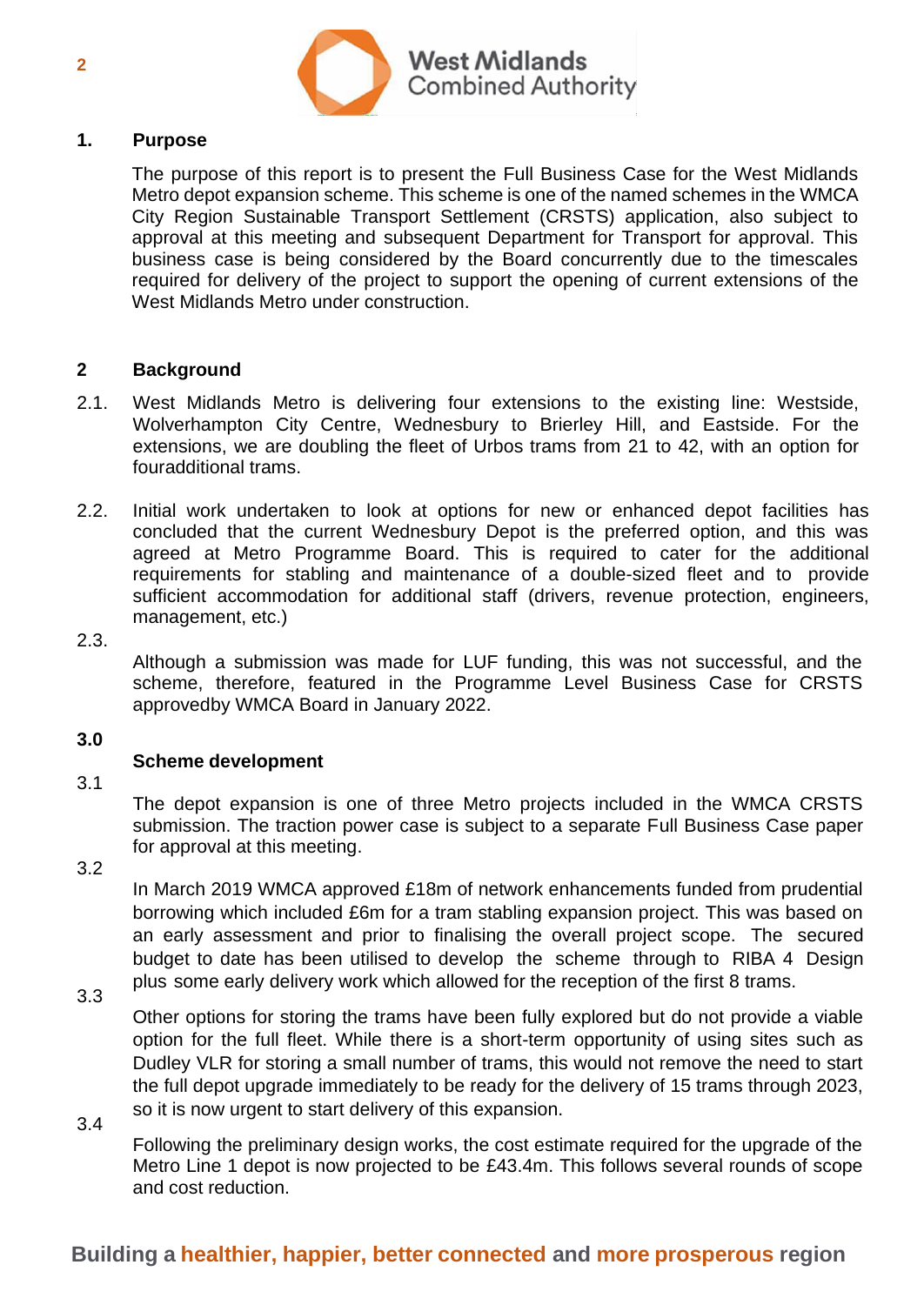

## **4 Depot Selection & Scope**

- 4.1 Eagle Lane was originally identified as the preferred option for the new depot site, however, concept design work identified in 2019 that the initial budget would only cover the demolition of the existing structures and land remediation. Further work concluded that Eagle Lane was not a viable option. All other non-Wednesbury locations previously rejected were also re-visited but also assessed as unviable.
- 4.2 Following this, external consultants were engaged to assess the option to expand the existing Wednesbury option. This was deemed as being viable but significantly increased the funding requirement. These additional costs relate to the need to reconfigure the existing stabling tracks to allow the addition of new stabling, building adjustments and construction work in an operating depot.
- 4.3 Due to the lead times associated with securing this additional funding, swift delivery of this project is now critical for the arrival of the new trams. WMCA has contracted the design from external consultants for the full scope, and this work is almost complete to RIBA Stage 4 (Detailed Design). The cost assessment has been informed by ECI (Early Contractor Involvement) work during the detailed design phase, including providing a construction approach and commenting on the constructability of the design.
- 4.4 The over-arching scope for the depot enhancements is as follows:
	- Expand the stabling within the depot to enable it to accommodate 46 trams.
	- Improve the maintenance facilities so that the depot can service 46 trams, with future proofing to maintain up to 69 trams should it remain the only maintenance facility on the network if future extensions are undertaken (e.g. East Birmingham to Solihull Metro Extension).
	- Deliver adequate staff accommodation within the main building onsite, which is the Operations Maintenance Centre (OMC) including office space, locker rooms, welfare facilities and training rooms and provision of basic fixtures and fittings for these areas (e.g., desks and chairs).
	- Provide car parking to accommodate expected future staff numbers.

# **5 Financial Implications**

- 5.1 In March 2019, the WMCA Board approved £18m for wider network enhancements from which £6m was included for Depot and Stabling works to accommodate the increase in the fleet of trams to support the wider tram network extension.
- 5.2 The current cost estimate for the Depot is based on the RIBA 3 stage which is prior to completion of detail design. The results of this are summarised in the table below:

| Cost Type (£000's)        | 2020/21 | 2021/22 | 2022/23 | 2023/24 | Total  |
|---------------------------|---------|---------|---------|---------|--------|
| Design Costs              | 2,056   | 1,296   | 428     | 465     | 4,245  |
| <b>Construction Costs</b> | -       | 723     | 13,617  | 21,439  | 35,779 |
| <b>Sundry Costs</b>       | 800     | 549     | 1,306   | 674     | 3,329  |
| <b>Total Costs</b>        | 2,856   | 2,568   | 15,351  | 22,578  | 43,353 |

# **Building a healthier, happier, better connected and more prosperous region**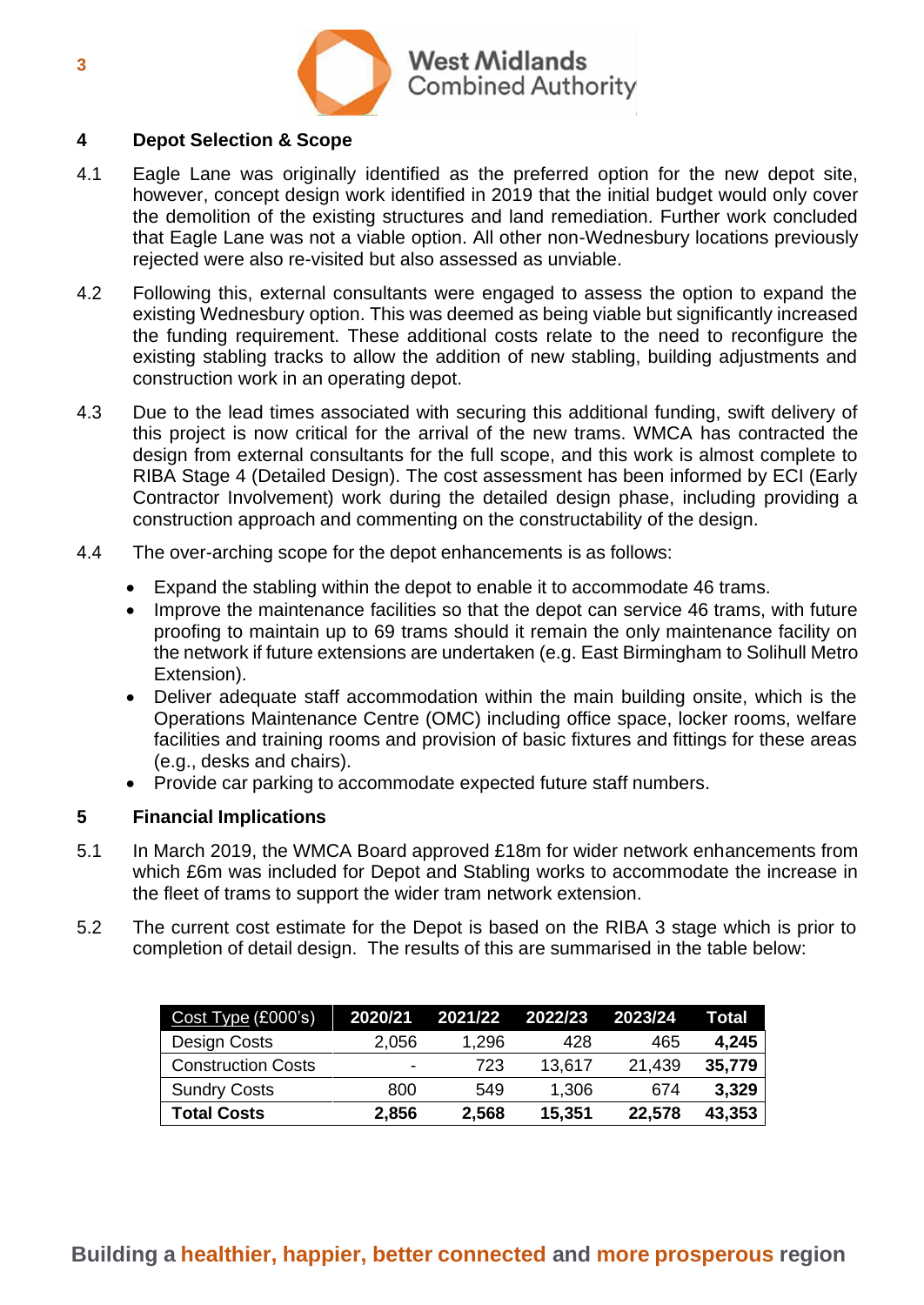

5.3 Whilst the construction costs have been calculated at RIBA 3 (i.e. prior to a detailed design (RIBA 4)) a 20% contingency has been included within the construction and sundry costs(excluding sunk costs) in the table above. The cost estimate is based on 2020/21 rates with the application of the BCIS All-in tenders index (Dec 21). Funding for the Depot works havebeen summarised in the below table:

| Funding (£000's)                                   |                          |       |                   | 2020/21 2021/22 2022/23 2023/24 Total |        |
|----------------------------------------------------|--------------------------|-------|-------------------|---------------------------------------|--------|
| <b>Prudential Borrowing</b><br>(Approved March 19) | 2,856                    | 2,568 | 576               |                                       | 6,000  |
| <b>CRTS Funding</b><br>Requirement                 | $\overline{\phantom{0}}$ |       | $-$ 14,775 22,578 |                                       | 37,353 |
| <b>Total funding</b>                               | 2,856                    | 2,568 | 15,351            | 22,578                                | 43,353 |

- 5.4 Whilst the above outlines the funding requirements against the phasing of the costs for the Depot works, the commitment of funding will be required in early 2022/23 at the contract award stage.
- 5.5 The operating costs of the project will be met by Midland Metro Limited and incorporated into the operations and maintenance contract arrangements which exist between WMCA and Midland Metro Limited.

## **6. Legal Implications**

- 6.1 There are no legal implications arising in regard to the endorsement for approval set out in (1) (see above) of this report as the works are being carried out by the MMA, under the Programme Alliance Agreement and the Head of Procurement has advised on the procurement for the scheme. If there are any contracts required legal advice should be sought. Legal support is being provided by the WMCA in regard to the deliverables arising in regard to the FBC.
- 6.2 There are small packages of land to be procured between the existing depot and the Delta junction for the WBHE route. Agreements with landowners are being pursued to meet the requirements of the expansion.
- 6.3 Planning permission has already been granted by Sandwell Council for the proposed expansion.

# 7. **Equalities Implications**

7.1 No equality implications arising from this report. The scheme is likely to have a mainly positive impact through the impact of the extensions providing better connectivity, journey frequency and reliability.

#### 8. **Inclusive Growth Implications**

8.1 The Inclusive Growth implications have not changed since the original Full Business Case was approved by WMCA Board.

# **Building a healthier, happier, better connected and more prosperous region**